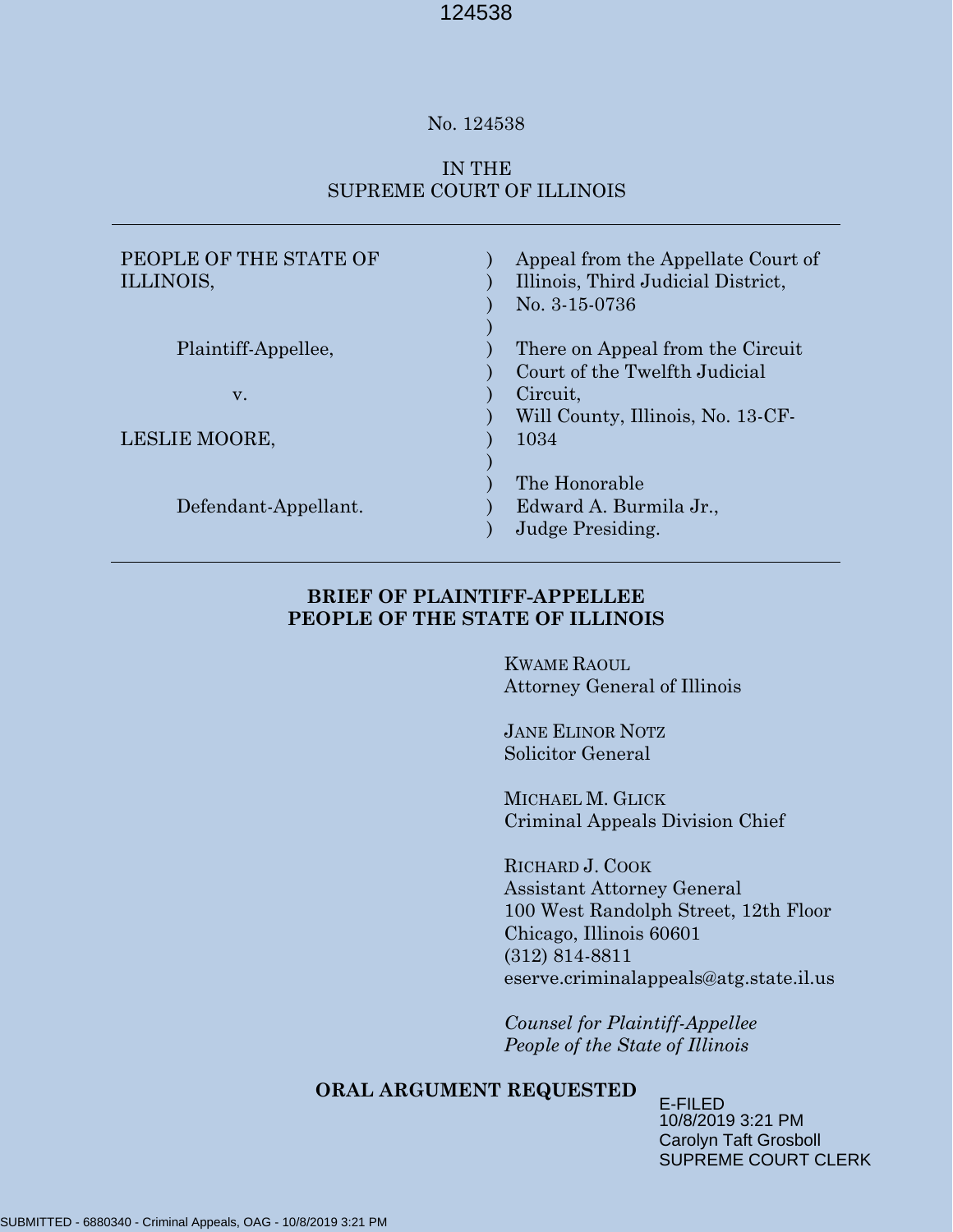# **POINT AND AUTHORITIES**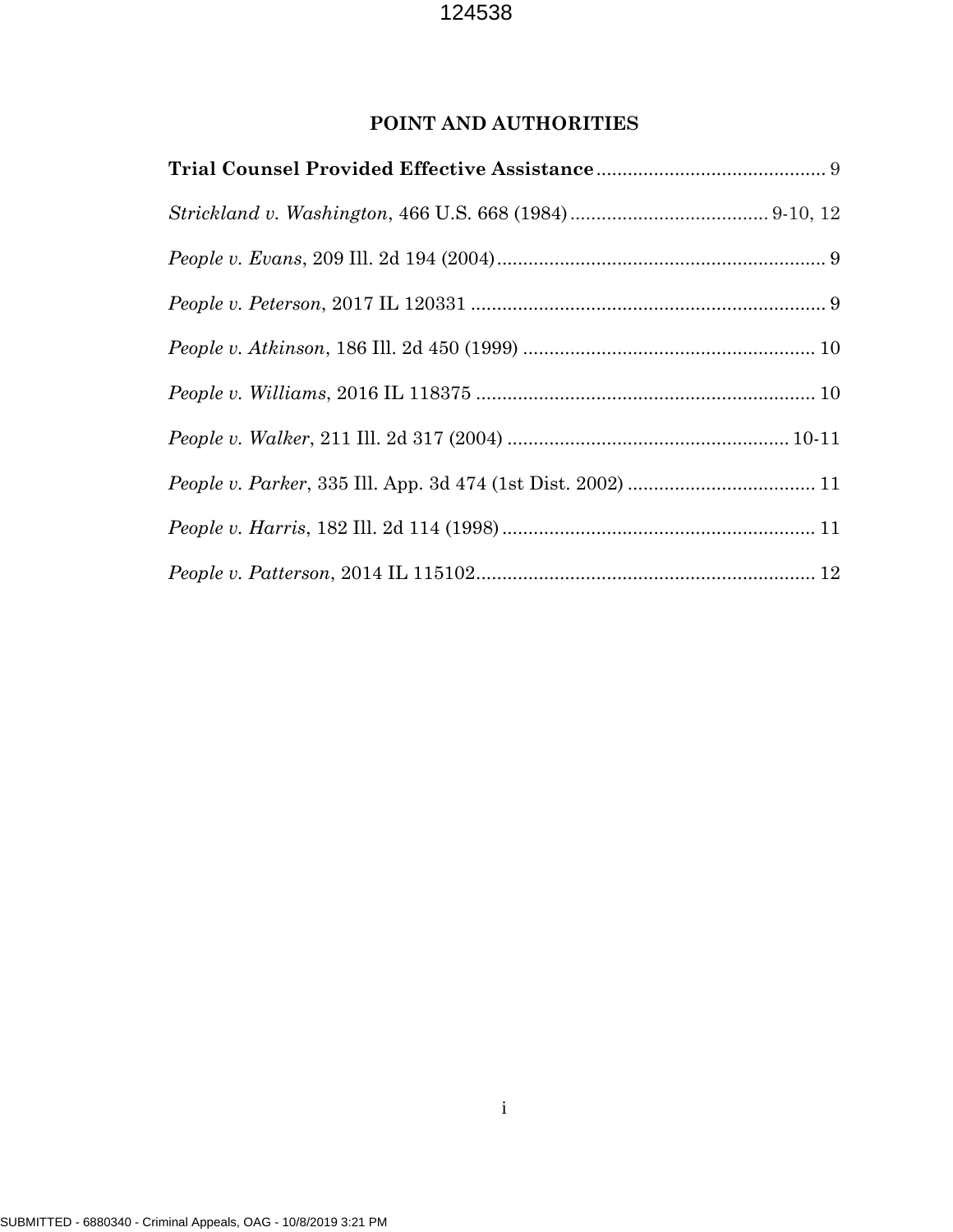#### **NATURE OF THE ACTION**

Defendant appeals from his conviction, following a jury trial, of unlawful possession of a weapon by a felon. No issue is raised on the pleadings.

#### **ISSUE PRESENTED FOR REVIEW**

Whether trial counsel was ineffective because he did not offer to stipulate to the fact of defendant's prior felony conviction.

#### **STATEMENT OF JURISDICTION**

This Court allowed defendant's petition for leave to appeal (PLA) on May 22, 2019. Jurisdiction lies under Supreme Court Rules 315 and 612(b).

#### **STATEMENT OF FACTS**

Defendant Leslie Moore was charged with unlawful possession of a weapon by a felon after a May 16, 2013 traffic stop in which police officers recovered a loaded gun from his car. C9. <sup>1</sup> Defendant had previously been convicted of murder in 1990. Peo. Exh. 4, Certified Statement of Conviction/Disposition, *People v. Moore*, No. 88-CR-14189.

Prior to trial, defendant filed a motion to suppress evidence, alleging that the arresting officer, Will County Sheriff's Deputy Thomas Hannon, lacked probable cause to stop him and unreasonably prolonged the stop. C38-

 $\overline{a}$ 

<sup>&</sup>lt;sup>1</sup> Citations to the common law record, report of proceedings, defendant's brief, and the People's and Defendant's Exhibits appear as "C\_\_," "R\_\_," "Def. Br.\_\_," "Peo. Exh.," and Def. Exh.," respectively.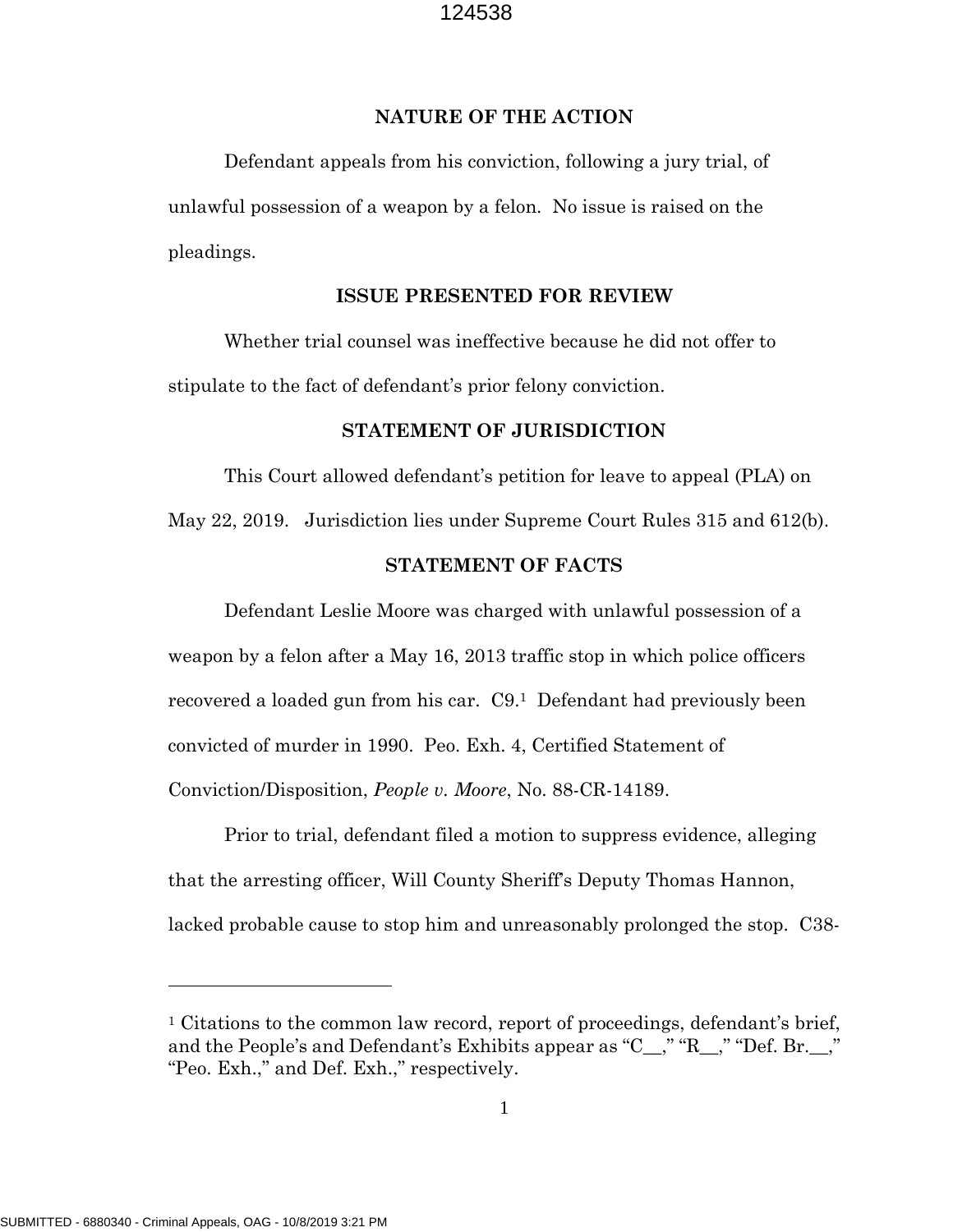44. Following a hearing, the circuit court denied defendant's motion. C50; R54-131.

Before prospective jurors were brought into the courtroom, the judge asked the parties whether he should inform them of the nature of defendant's prior felony conviction or merely inform them of the fact of the prior felony conviction. R140. The People responded that the prospective jurors should be informed of the nature of the conviction, and defense counsel agreed. *Id.*  Accordingly, the circuit court advised the prospective jurors that defendant was previously "convicted of a felony, and that was a murder." *E.g.*, R143.

In opening statements, neither party mentioned the nature of defendant's prior felony conviction. The People explained that because "defendant [was] a convicted felon," he was not allowed to have a gun. R256- 58. And in his opening remarks defense counsel emphasized that defendant had no knowledge of the gun in the car and therefore could not be guilty of unlawful possession of the gun. R258-59.

The trial evidence included testimony from Deputy Hannon, who testified that after observing defendant fail to timely signal a turn, he decided to follow him. R271. He then observed that defendant was speeding and initiated a traffic stop. R271-72. Immediately after defendant pulled over, Hannon observed defendant "dip[ ]" his right hand or shoulder toward the car's center console. R272. When Hannon approached on the driver's side of defendant's car, defendant raised both of his hands in the air. R275.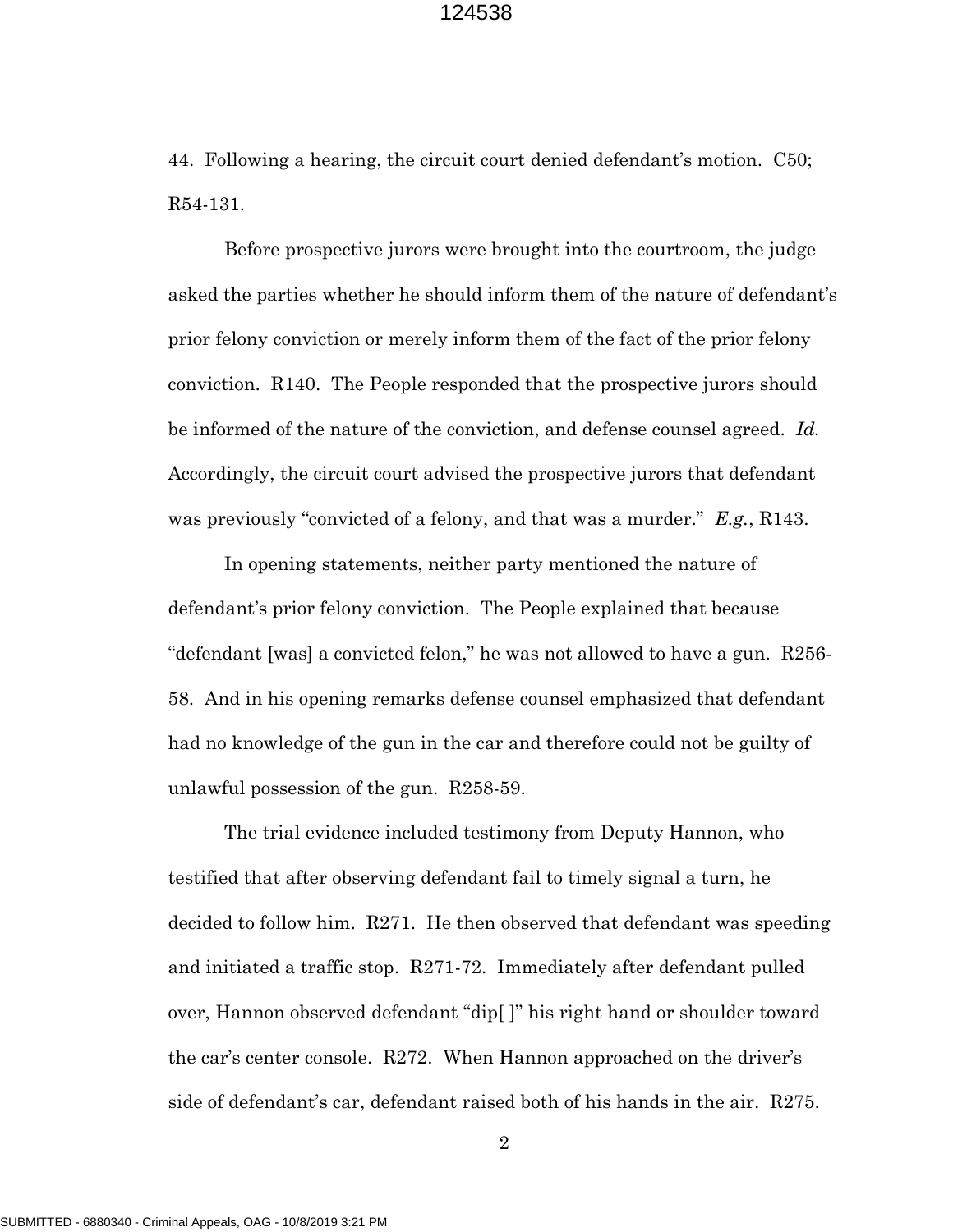Hannon saw that defendant's hands were shaking, he was sweating, and he appeared nervous. R275, 297. Hannon told defendant to put his hands down and relax and asked for his license and registration, before returning to his squad car to run defendant's license and confirm that the car belonged to defendant. R275-76.

When Hannon returned to defendant's car, he again observed that defendant appeared nervous and was sweating, and that his hands were shaking. R277. Hannon asked defendant to step out of the car and again asked defendant why he was so nervous and why he had raised his hands in the air when Hannon approached the car. R277-78. Defendant responded that he had a loaded firearm in the center console. R278. Hannon then handcuffed defendant as a safety precaution (in case he attempted to retrieve the gun) and called for backup. R279.

Once Deputy Ambrosini arrived, he took charge of defendant while Hannon entered defendant's car and found a loaded gun in the center console. R280-81. Hannon initially stated that he "retrieved" the gun from the center console. R280. He later clarified that he picked up the gun but did not remove it because he did not know how to unload it.2 R292, 302; *see also*  R111 (similarly stating, during suppression hearing, that he "retrieved" the

 $\overline{a}$ 

<sup>2</sup> The gun was a small two-shot pistol that was unfamiliar to Hannon. R360 (explaining that the gun only held two bullets).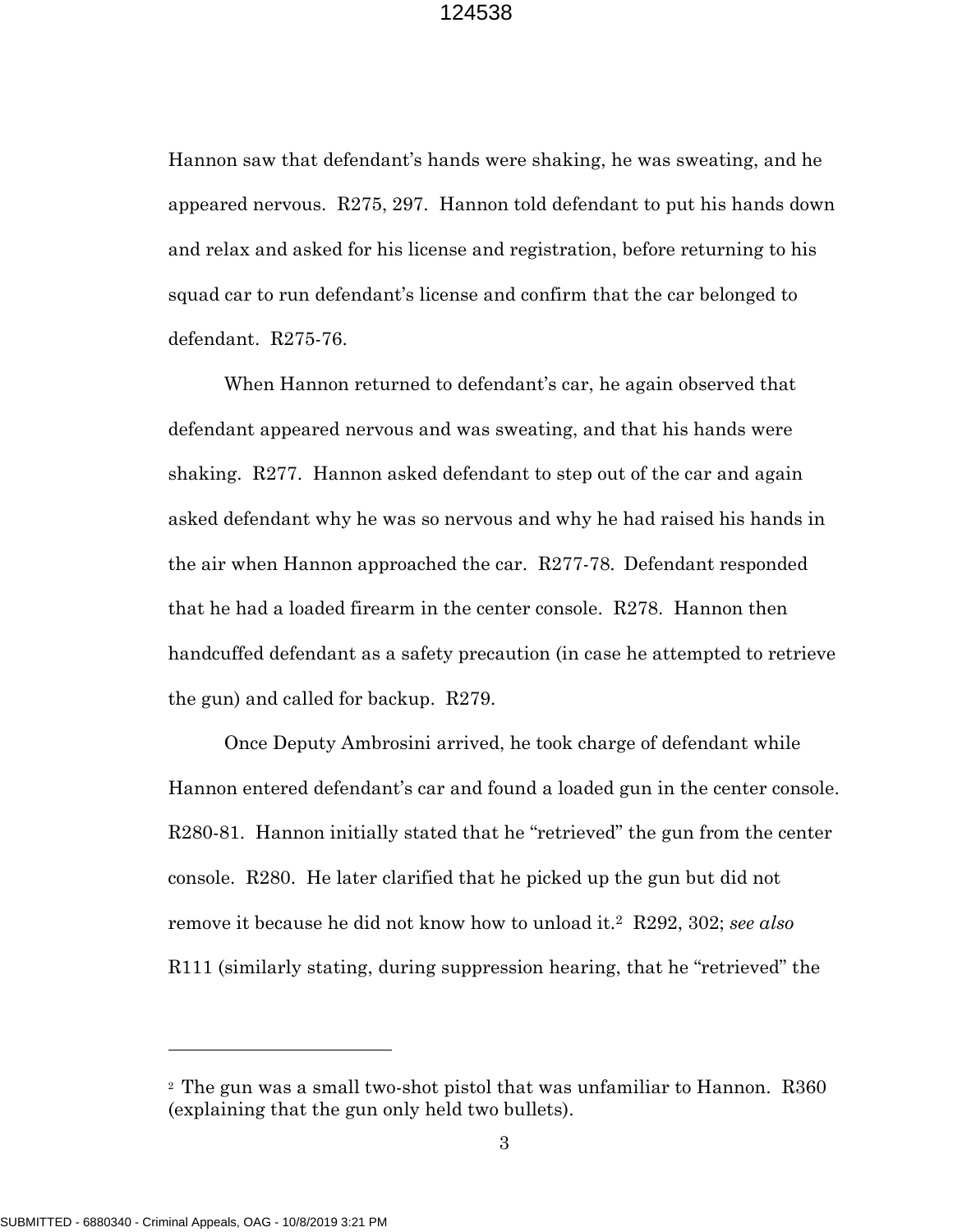gun but did not remove it). Instead, he asked Deputy Ambrosini to recover and unload the gun. R285, 292, 302. The gun was not tested for fingerprints because defendant admitted to Hannon that it was in the car. R290-91. After running a criminal background check and learning that defendant was a convicted felon, Hannon placed him under arrest. R288-89.

Hannon further testified that the encounter with defendant was videorecorded by his squad car's dashboard camera, although the exterior audio feed was not working. R289-90. Hannon also explained that because it was low-quality footage, the video did not capture defendant's shoulder-dipping motion when he was initially stopped. R295.

A copy of the video was played for the jury. R291; Peo. Exh. 1 (video). It shows that Hannon pulled defendant over, Peo. Exh. 1 at 1:16:35,3 requested defendant's license and registration, *id.* at 1:16:53, and returned to his squad car, *id.* at 1:17:41. Hannon then returned to defendant's car and engaged in a brief conversation with defendant, *id.* at 1:19:05, before defendant stepped out of the car, *id.* at 1:19:17. The two men continued to talk behind defendant's car, *id.* at 1:19:24, and about a minute later, Hannon handcuffed defendant, *id.* at 1:20:20. Two minutes after that, Deputy Ambrosini arrived, *id*. at 1:22:33. Hannon then went to the car, opened the

 $\overline{a}$ 

<sup>4</sup> These times are based on the embedded time-stamp at the top of the screen in People's Exhibit 1.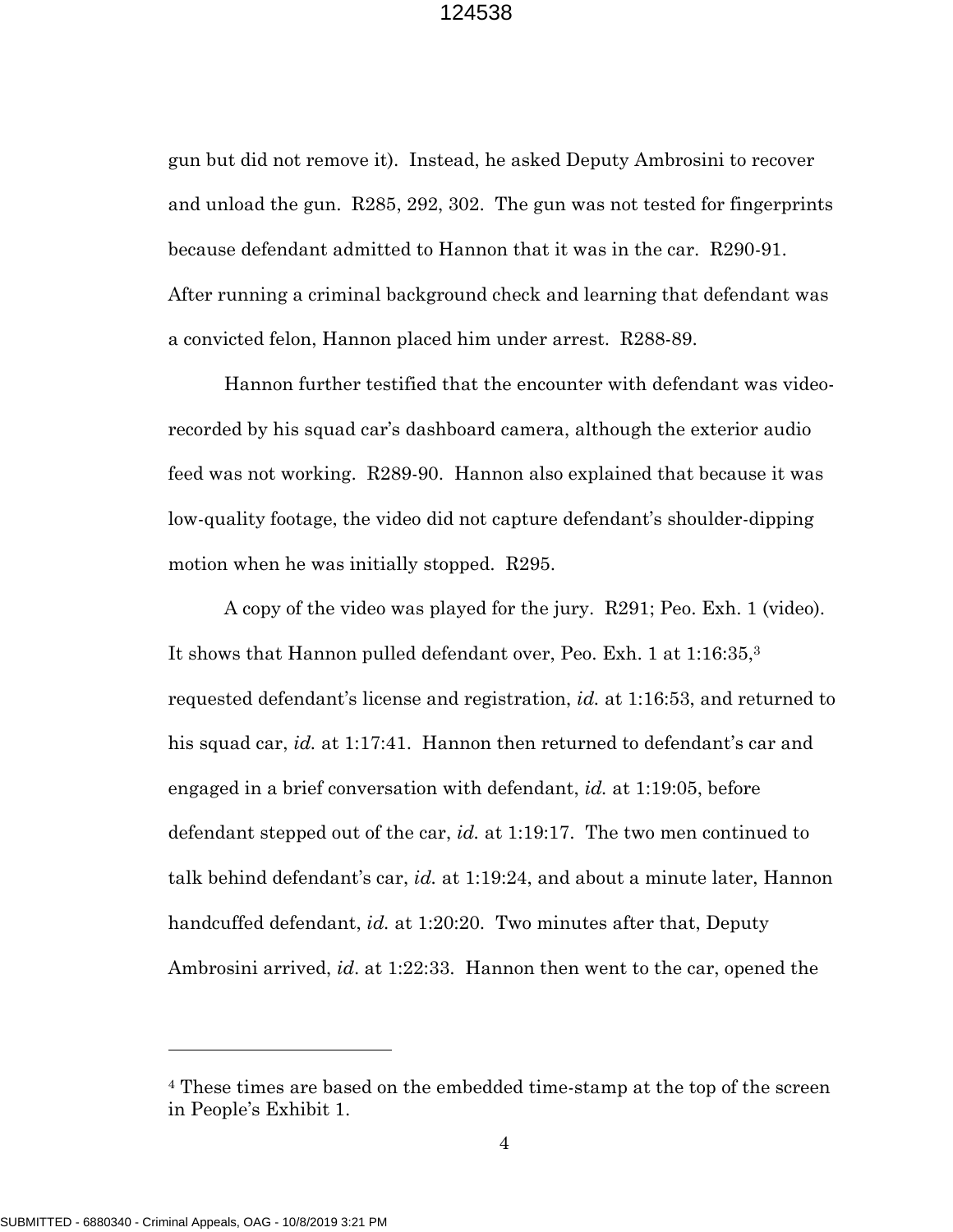driver's side door, *id.* at 1:22:37, and leaned over the seat, *id.* at 1:22:40. *Id*. After approximately twelve seconds, he returned to Ambrosini, *id.* at 1:22:52, who then entered the car and returned with a gun, *id.* at 1:23:00 to 1:23:30.

Following Hannon's testimony, the People introduced a certified copy of defendant's murder conviction (Peo. Exh. 4), stating that "[i]t shows that on August 6th of 1990, the defendant was convicted of murder." R309.

Defendant called his best friend, Sheri Walls, whom he had known for twenty or thirty years, to testify on his behalf. R314, 342. Walls stated that she purchased two guns in 2010 and identified a receipt documenting that purchase. R323, 332; Def. Exh. 1 (sales receipt). She identified the gun recovered from the center console of defendant's car as her "favorite gun," R336-37, explaining that it was her "favorite" because she could "carry it everywhere," such as on her hip or ankle, R360.

Walls stated that on May 15, 2013, the day before the traffic stop, she borrowed defendant's car to move to a new apartment. R315-16. She went alone to her old apartment and loaded the car with some clothes and her two handguns. R317. She placed one gun in the glove box and her "favorite gun" in the car's center console. R318, 337. Then she picked up defendant at his home and dropped him off at her new apartment while she ran some errands. R318-20. Walls believed that she had removed both guns and her four cell phones from the car and put them in her purse. R321-22. The next day, she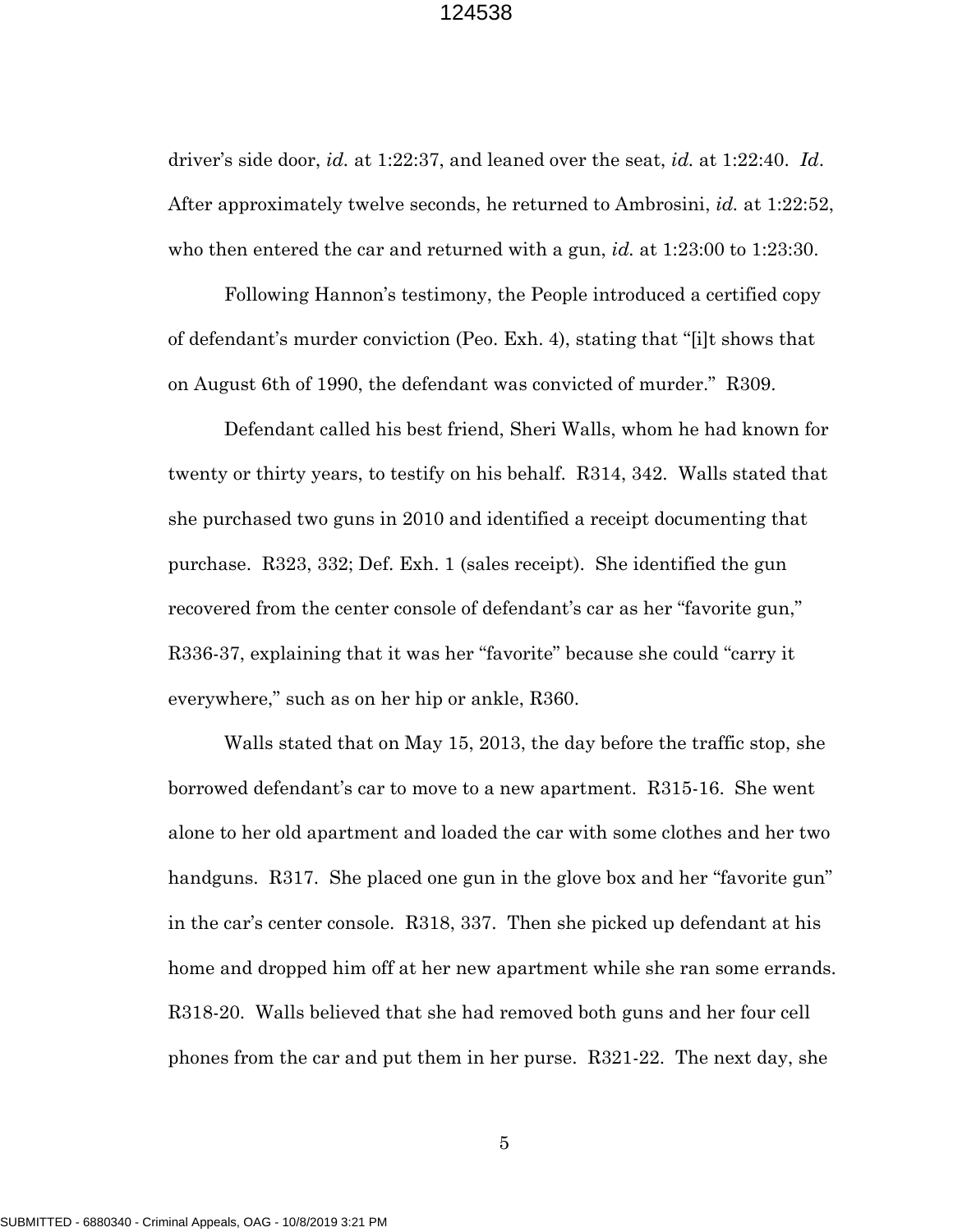realized that she had forgotten her "favorite gun" in the center console of defendant's car. R323, 337.

Defendant testified last. He recalled lending his car to Walls on May 15, 2013 to run errands. R370. He denied any knowledge of guns ever being in the car and denied knowing that a gun was in the car at the time of the traffic stop. R383-84. He denied acting nervous when Hannon pulled him over. R381-82. He gave Hannon his license and registration, and upon returning to the car, Hannon asked defendant what he was doing in Joliet. R366. Defendant told him that he had been watching a basketball game at a friend's house. *Id.* Hannon then asked defendant to step out of the car, walked him to the trunk, and asked him if he had any weapons or drugs. R367. Defendant told Hannon that he did not have any weapons or drugs and denied telling him about the gun in the center console. R367-68. According to defendant, Hannon then handcuffed him, purportedly for officer safety purposes, and, without further explanation, searched his car and found a gun. R382-85. Defendant could not see what Hannon was doing when he entered the car. R384.

The People's closing argument emphasized that the video corroborated Hannon's version of events. R392-93. Hannon and defendant both testified that defendant had been handcuffed for safety reasons, but Hannon explained that the safety concern was based on defendant's admission that he had a gun in the car. R393. The video corroborated defendant's admission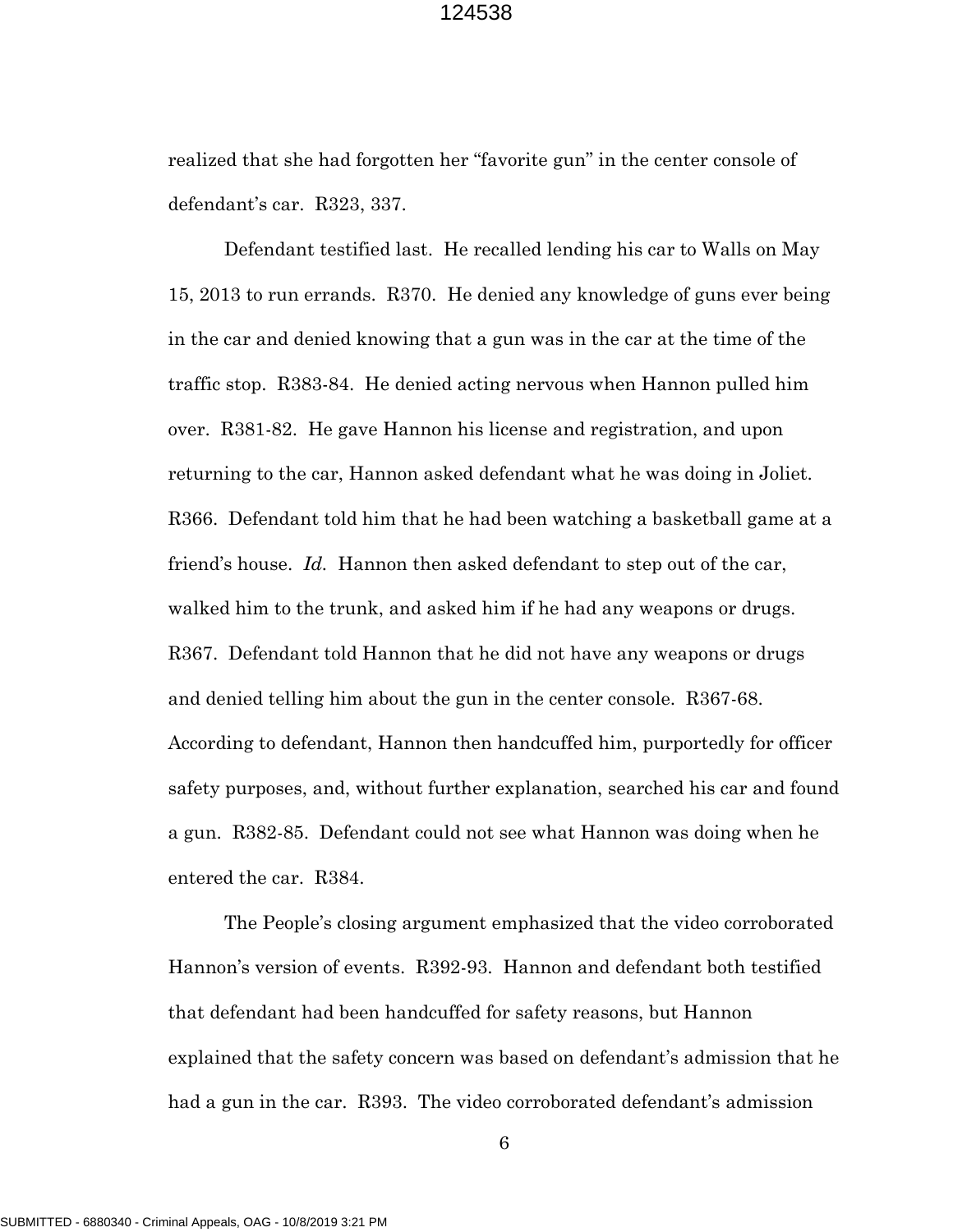that the gun was in the center console because Hannon was in the car for only seconds, Peo. Exh. 1 at 1:22:40 to 1:22:54, before he located the gun in the center console, suggesting that he knew precisely where the gun was located. R394-95. The People further emphasized that Walls's ownership of the gun was irrelevant because "the gun is in the vehicle when the defendant's pulled over, he's a convicted felon, and he knows the gun is there." R395-96. The People also discussed the jury instructions requiring proof that defendant had previously been convicted of a felony (here, murder). R396-97. The People argued that they had proved this element by introducing the certified statement of defendant's 1990 murder conviction. *Id.* 

Defense counsel's closing argument focused on defendant's knowledge and argued that Walls's and defendant's testimony proved that defendant did not know the gun was in the car. R400-01, 403. Counsel also emphasized the lack of audio on the dash cam video and the fact that the prosecution did not test the gun for fingerprints. R401-02. On rebuttal, the People reiterated that the video and Hannon's testimony proved defendant's guilt and that defendant, because of his conviction for murder, could not possess a gun. R403-11.

The jury instructions also addressed the requirement that the People prove that defendant had previously been convicted of murder, and explained that the evidence of defendant's prior conviction should be used "only for the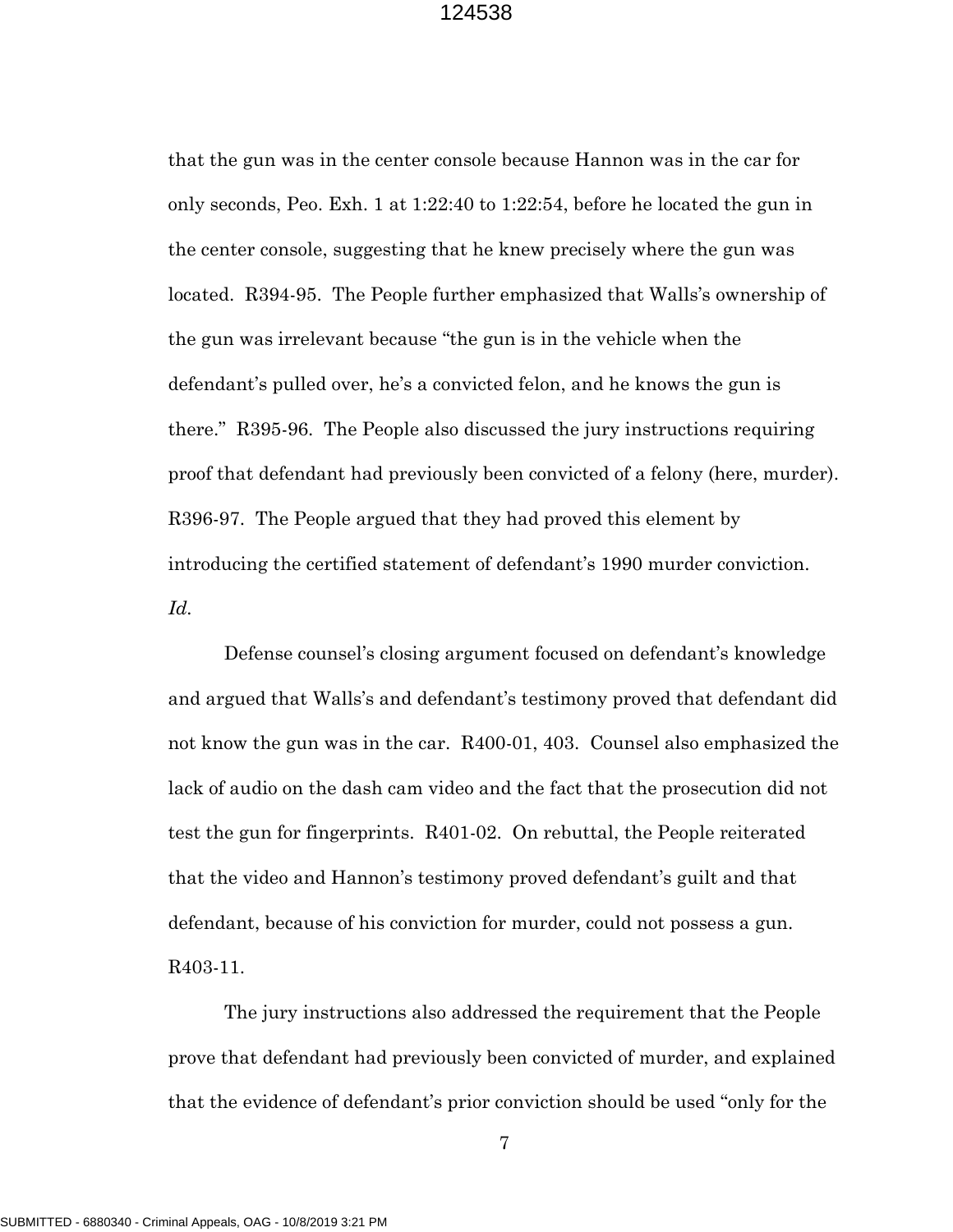purpose of determining whether the State has proved that proposition." C68. Following deliberations, the jury found defendant guilty, and he was sentenced to seven years in prison. C56, 80; R421, 442.

Defendant appealed, arguing that trial counsel was ineffective for failing to offer to stipulate to his felon status, among other claims. *People v. Moore*, 2018 IL App (3d) 150736-U, ¶ 2. Relying on *Strickland v. Washington*, 466 U.S. 668 (1984), the appellate court assumed that counsel's performance was deficient but found that defendant was not prejudiced. *Moore*, 2018 IL App (3d) 150736-U ¶¶ 36-38. Had counsel offered to stipulate to the prior felony conviction, the jury still would have learned that defendant had committed a felony and could speculate that he was convicted of "the most serious crime." *Id.* ¶ 38. Additionally, Hannon's testimony, which included defendant's admission to having a gun in the car, prevented any reasonable probability of a different trial outcome. *Id.* ¶¶ 12, 38. Justice Holdridge dissented, finding no strategic reason to admit the prior conviction into evidence and prejudice resulting from its admission because the evidence was otherwise close. *Id.* ¶¶ 44-46 (Holdridge, J., dissenting).

#### **STANDARD OF REVIEW**

Defendant's claim of ineffective assistance of counsel is reviewed de novo. *People v. Bew*, 228 Ill. 2d 122, 127 (2008).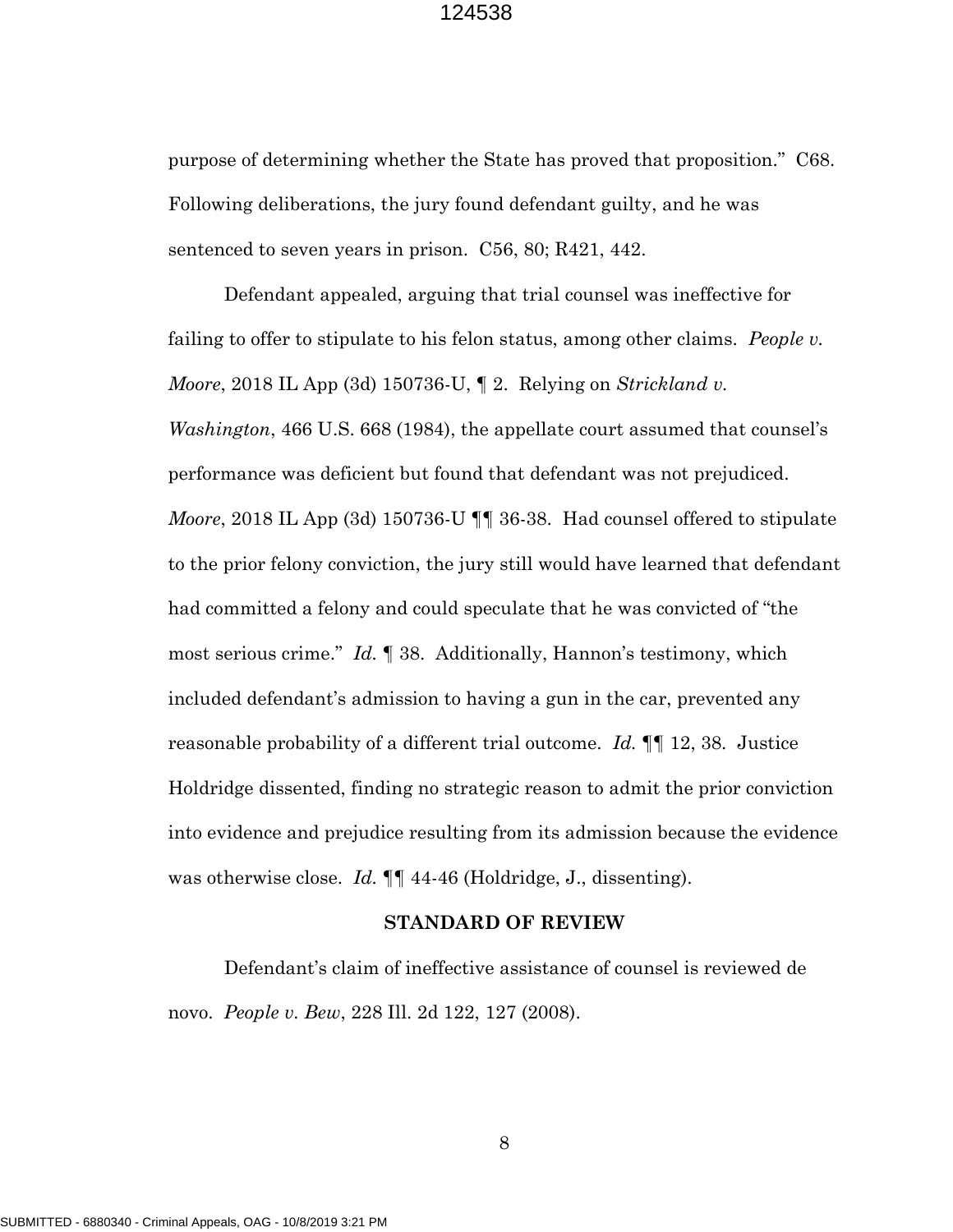#### **ARGUMENT**

#### **Defendant's Trial Counsel Provided Effective Assistance.**

Under the familiar two-prong standard established in *Strickland v. Washington*, 466 U.S. 668 (1984), counsel is ineffective when (1) his performance is deficient, and (2) the defendant is prejudiced as a result. *Id.* at 687.Counsel is deficient if his performance falls below an objective standard of reasonableness. *Id.* at 688. A defendant must overcome the strong presumption that counsel's actions were the result of sound trial strategy before they can be deemed deficient. *People v. Evans*, 186 Ill. 2d 83, 93 (1999). And a defendant is prejudiced by counsel's deficiency if "there is a reasonable probability that, but for counsel's unprofessional errors, the result of the proceeding would have been different." *Strickland*, 466 U.S. at 694. A "reasonable probability," in this context, is a "probability sufficient to undermine confidence in the outcome." *Id*. Defendant must prove both *Strickland* prongs to prevail on an ineffective assistance claim. *People v. Peterson*, 2017 IL 120331, ¶ 79*.*

The majority below correctly found that defendant did not demonstrate *Strickland* prejudice. *Moore*, 2018 IL App (3d) 150736-U, ¶ 38. Had counsel offered to stipulate to his prior felony, defendant likely would have suffered some prejudice resulting from jury speculation about the nature of his prior crime. Moreover, Hannon's testimony, which revealed defendant's admission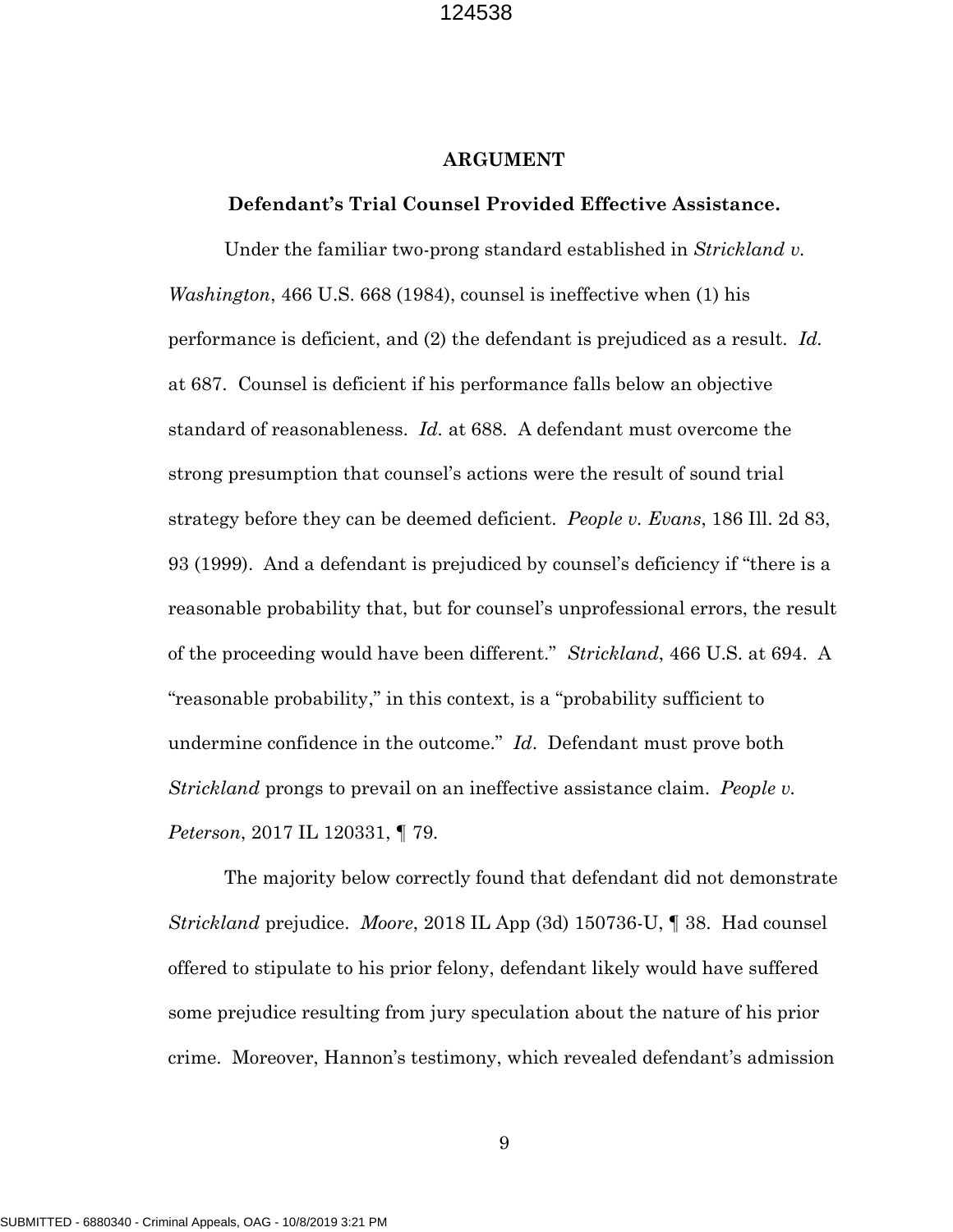to having a loaded gun in the car, foreclosed any reasonable probability that an offered stipulation would have led to a different outcome at trial. *Id.* ¶ 38.

Defendant contends that the majority's reliance on *People v. Atkinson*, 186 Ill. 2d 450 (1999), when addressing the question whether trial counsel's performance was deficient, was improper because that case dealt with the admission of felony convictions for impeachment purposes. Def. Br. at 25-26. But regardless of whether counsel's performance was deficient (as the appellate court assumed without deciding), this Court should affirm because defendant was not prejudiced. *See People v. Williams*, 2016 IL 118375, ¶ 33 (This Court is "not bound by the appellate court's reasoning and may affirm for any basis presented in the record."); *Strickland*, 466 U.S. at 697 (court may address prejudice first if it is easier to dispose of ineffectiveness claim on that basis).

Contrary to defendant's assertion, *People v. Walker*, 211 Ill. 2d 317 (2004), does not demand a finding of prejudice. Def. Br. at 22-23. *Walker*'s "very narrow" holding requires the People to accept an offered stipulation to a defendant's felon status. 211 Ill. 2d at 341. But it made no holding obligating defense counsel to offer to stipulate to a prior felony, nor did it suggest that failing to offer a stipulation established *Strickland* prejudice.

At trial, defendant's murder conviction was mentioned a single time during the People's case-in-chief, when the jury heard that it had occurred twenty-five years earlier. R309. And during closing argument, the People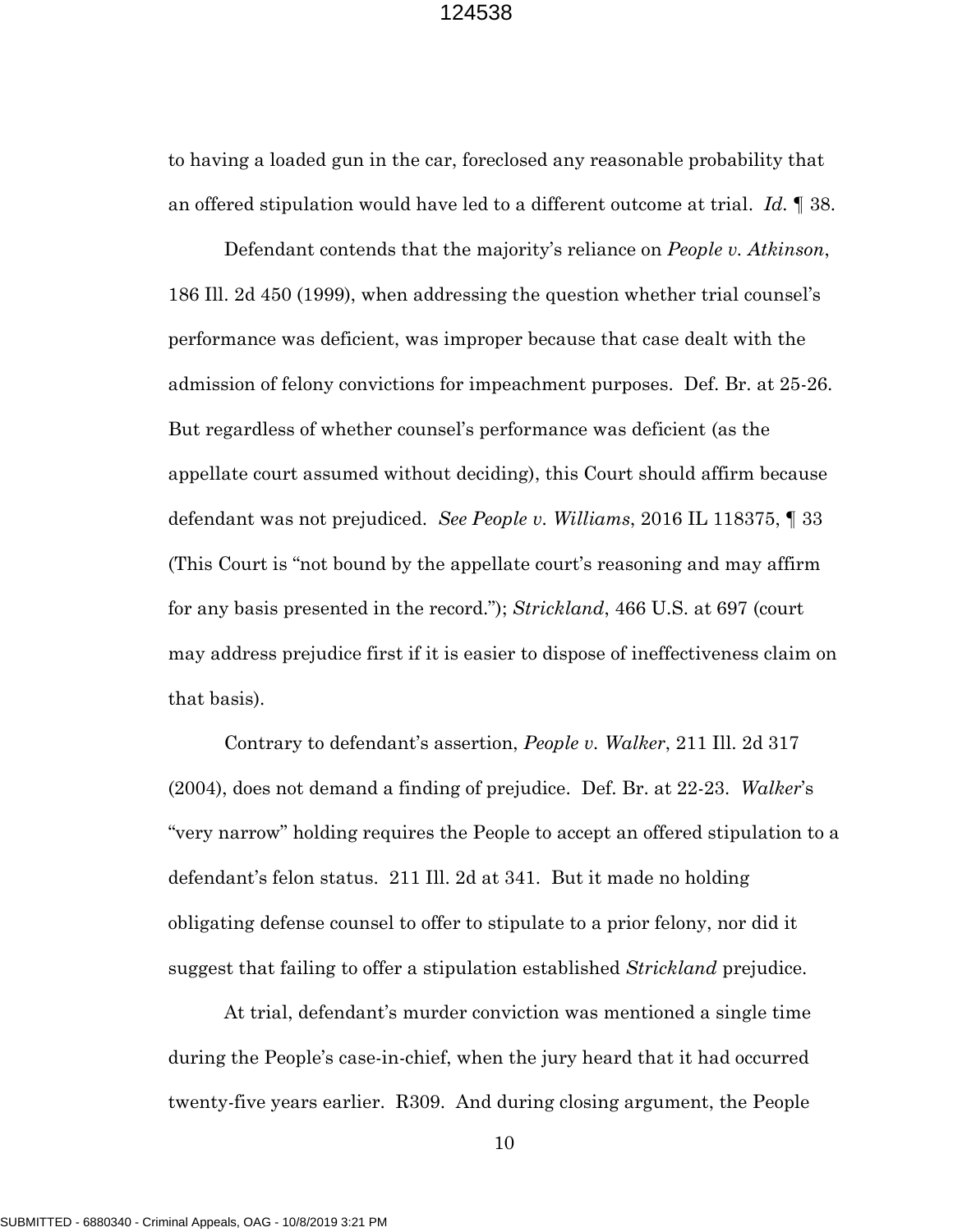referenced the murder conviction only while discussing the jury instructions and proof of his prior felony conviction. R396-98, 403; *cf. Walker*, 211 Ill. 2d at 342 (People's use of prior conviction — initially admitted to prove felon status — to also improperly argue theory of case increased resulting prejudice). The court also gave a limiting instruction advising the jury to only consider defendant's murder conviction to determine whether he was previously convicted of murder. C68; R416; *see People v. Parker*, 335 Ill. App. 3d 474, 488 (1st Dist. 2002) (finding negligible prejudice from prior felony conviction in light of overwhelming evidence and limiting instruction on consideration of prior felony).

Moreover, the evidence at trial supported defendant's guilt. *People v. Harris*, 182 Ill. 2d 114, 137 (1998) (defendant is not prejudiced by counsel's errors where evidence of guilt is overwhelming). Defendant and Hannon gave similar accounts of the traffic stop, with a few key differences. Hannon testified that defendant was acting nervous, and that he admitted that a loaded gun was in the car, which prompted Hannon to handcuff him and call for backup. R275, 277-79. Defendant denied this, but agreed that he was handcuffed as a safety precaution, though he offered no explanation why such a safety precaution would be necessary if he had not admitted that there was a loaded gun in the center console. R364-65, 367-68, 381-83, 385.

Contrary to defendant's assertion that this case presented a credibility contest between the witnesses, the dash cam video corroborated Hannon's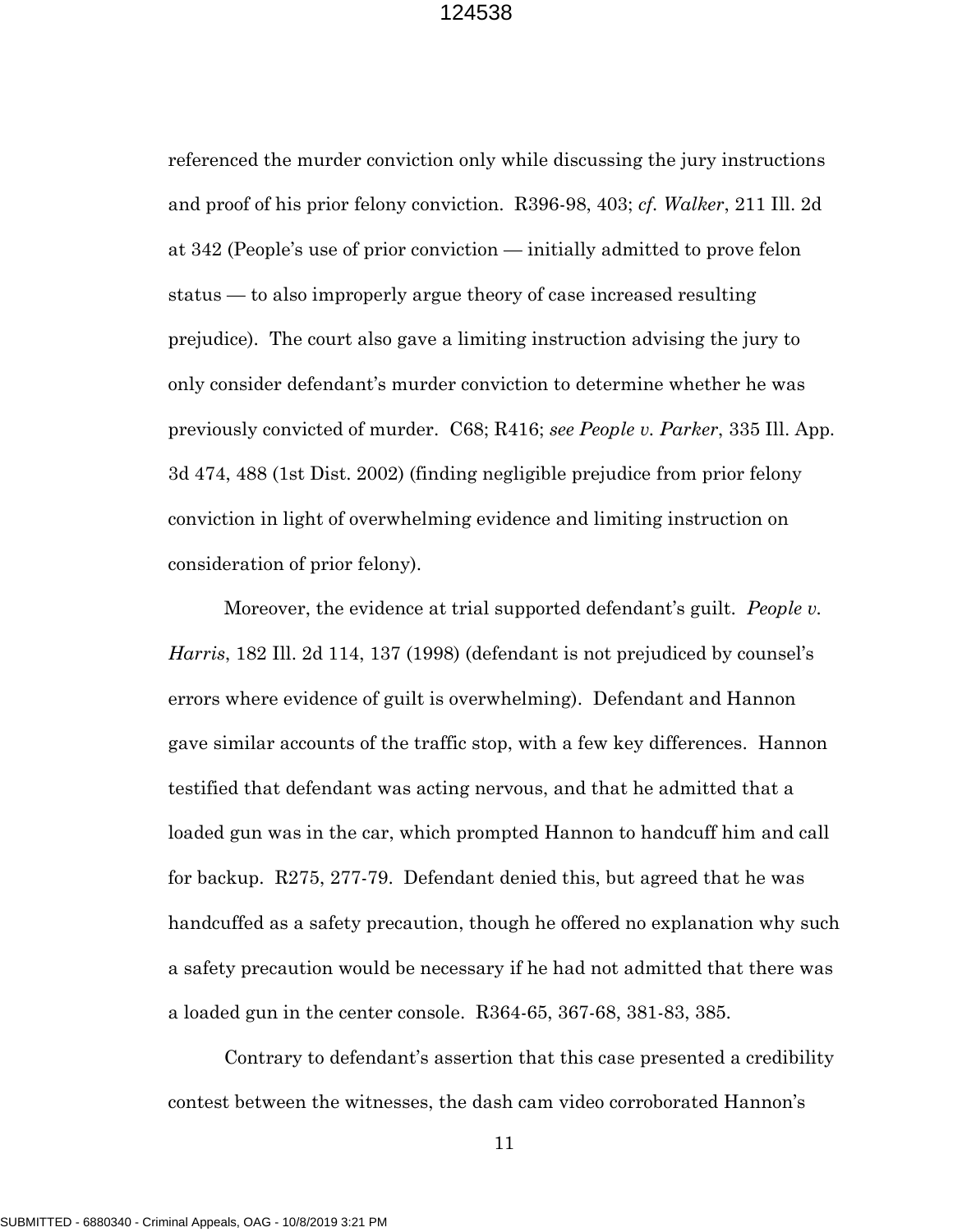testimony. Def. Br. 21; *see People v. Patterson*, 2014 IL 115102, ¶ 87 (considering on appellate review whether physical evidence corroborated victim's testimony and discredited defendant). In the video, Hannon is seen speaking with defendant and handcuffing him after a brief conversation. Peo. Exh. 1 at 1:19:24 to 1:20:20. When backup arrives, Hannon opens the car door, leans over the driver's seat for approximately twelve seconds, and returns to Ambrosini, who then removes a gun from the car. *Id.* at 1:22:37 to 1:23:30. That Hannon was in the car for such a short period of time supports an inference that he knew to go directly to the center console to retrieve the gun because defendant had told him that it was there.

In light of the evidence presented, defendant cannot demonstrate a reasonable probability that a stipulation would have resulted in a different outcome at trial. *Strickland*, 466 U.S. at 694.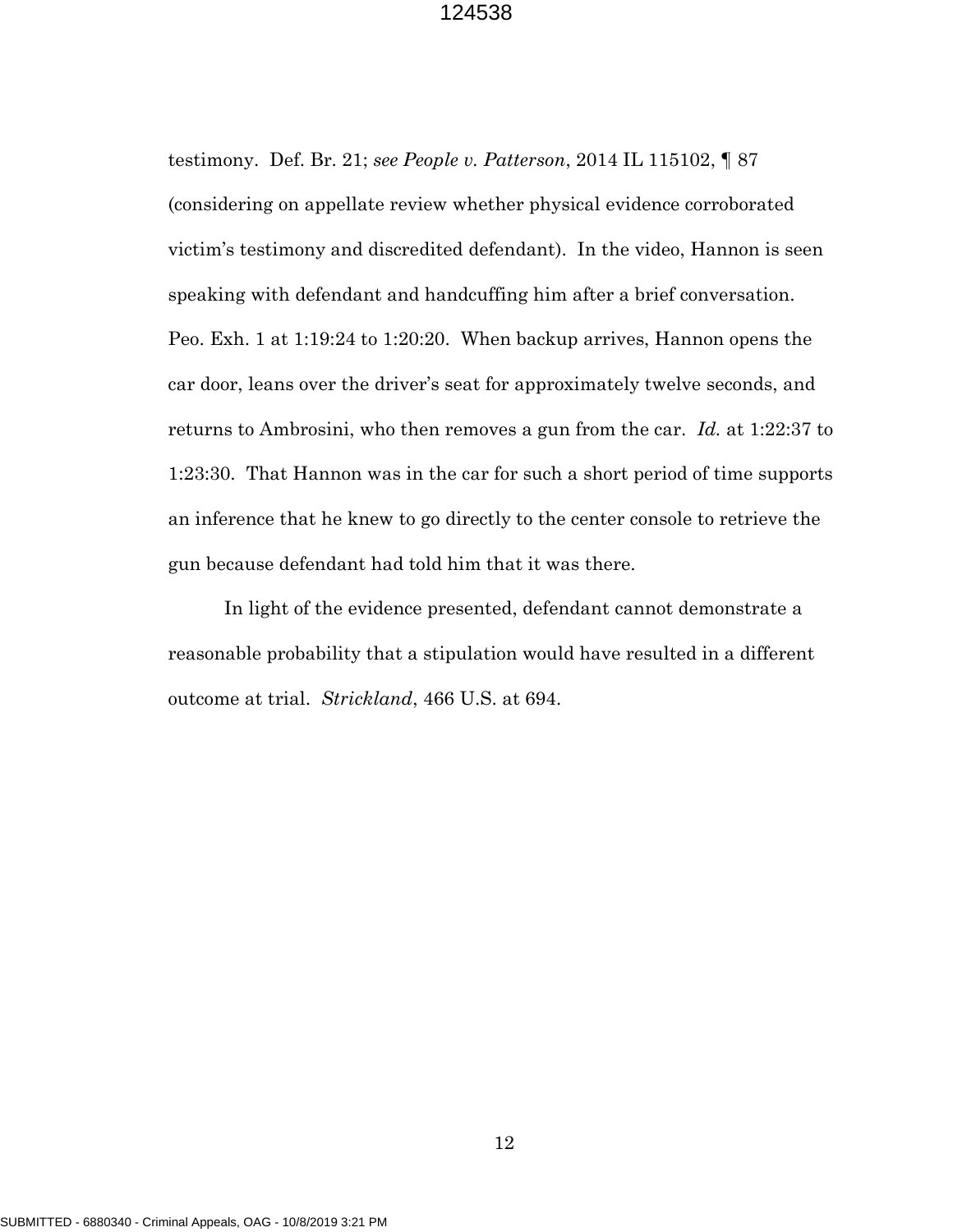#### **CONCLUSION**

This Court should affirm the appellate court's judgment.

October 8, 2019 Respectfully submitted,

KWAME RAOUL Attorney General of Illinois

JANE ELINOR NOTZ Solicitor General

MICHAEL M. GLICK Criminal Appeals Division Chief

RICHARD J. COOK Assistant Attorney General 100 West Randolph Street, 12thFloor Chicago, Illinois 60601 (312) 814-8811 eserve.criminalappeals@atg.state.il.us

*Counsel for Plaintiff-Appellee People of the State of Illinois*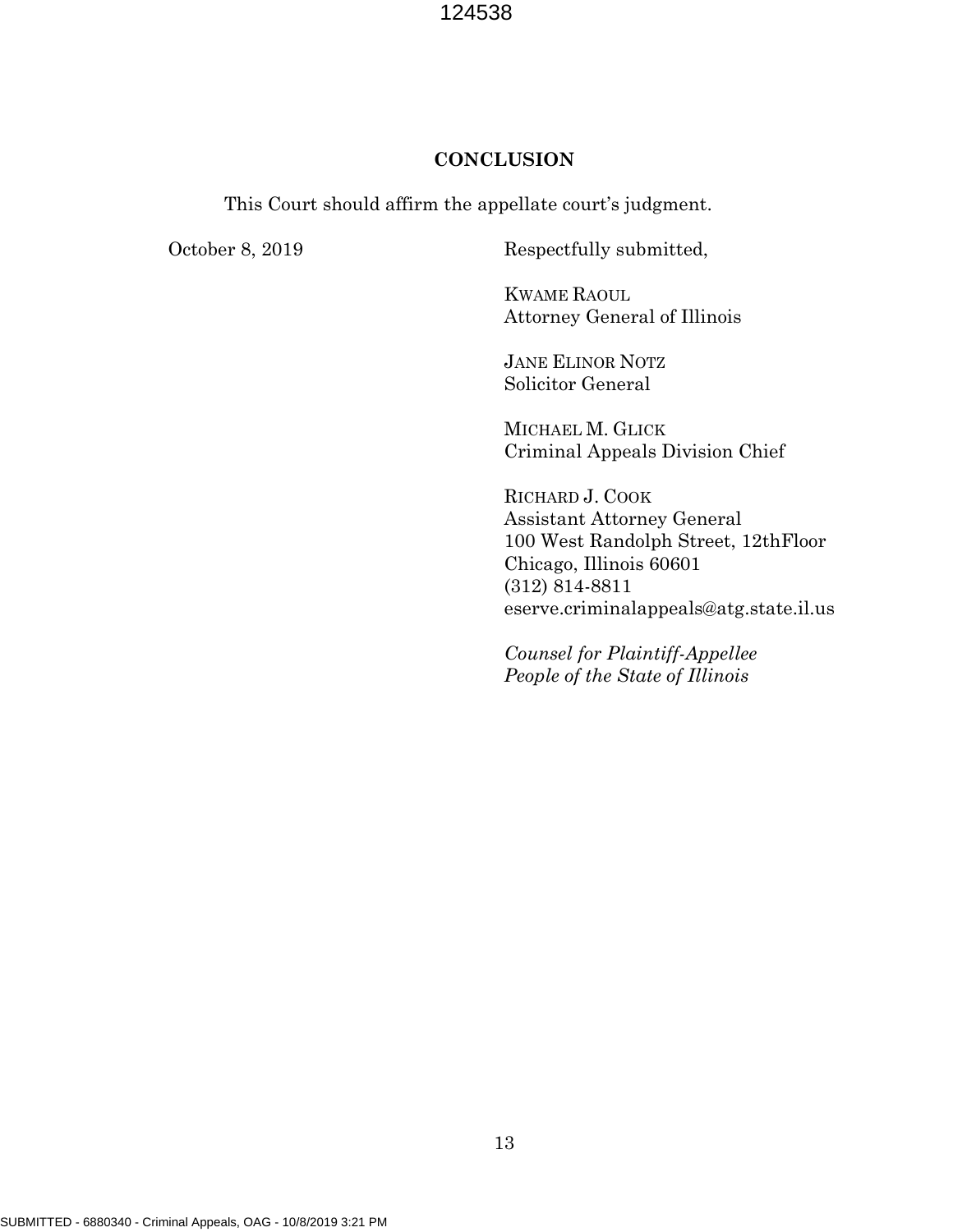## **CERTIFICATE OF COMPLIANCE**

I certify that this brief conforms to the requirements of Rules 341(a) and (b). The length of this brief, excluding the pages containing the Rule 341(d) cover, the Rule 341(h)(1) statement of points and authorities, the Rule 341(c) certificate of compliance, the certificate of service, and those matters to be appended to the brief under Rule 342(a), is thirteen pages.

> /s/ Richard J. Cook RICHARD J. COOK Assistant Attorney General